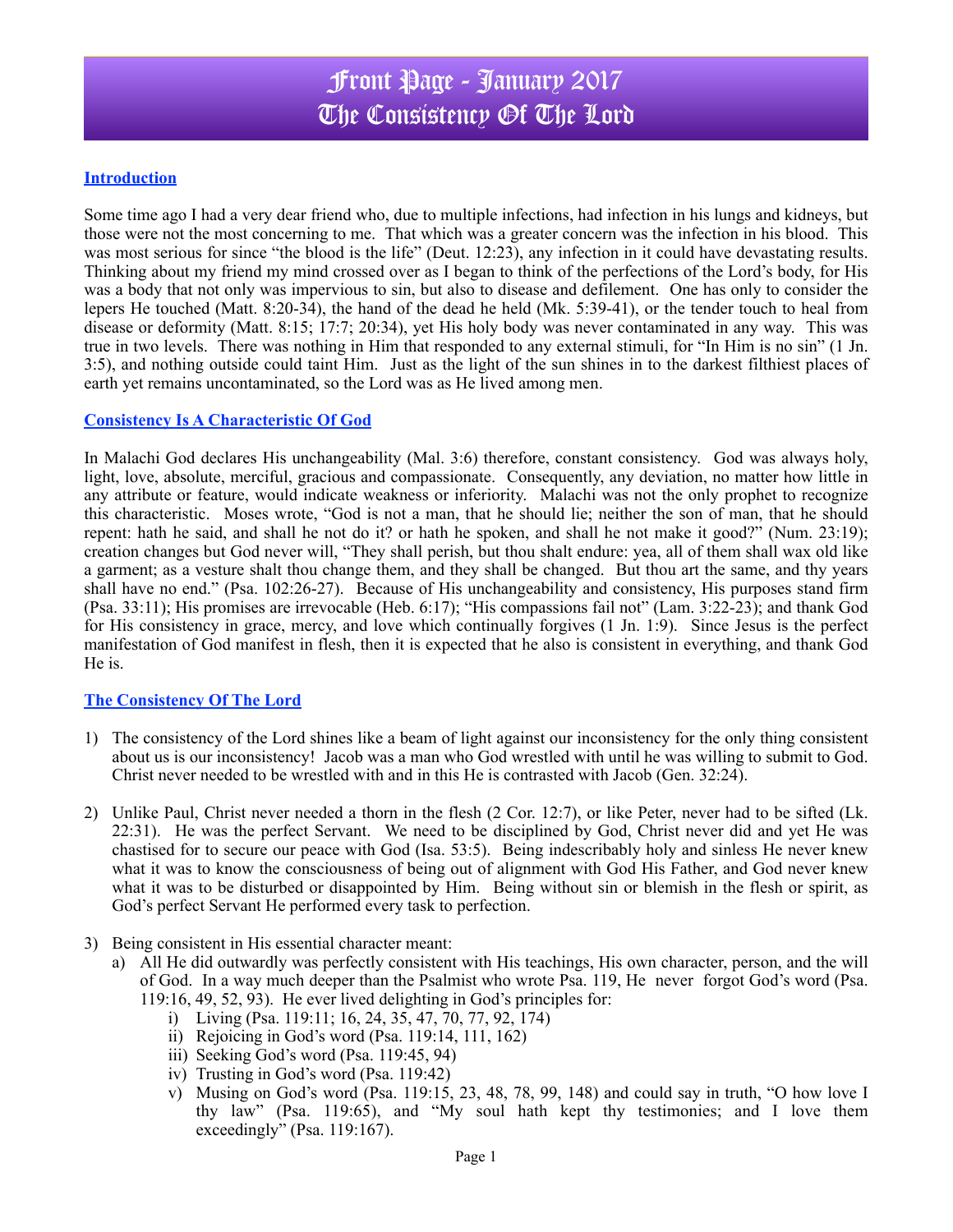# Front Page - January 2017 The Consistency Of The Lord

- 4) His was a life of perfect undefilement because He only spoke that which was given Him, and the Spirit was able to not only dwell in Him but work unrestricted through Him. John wrote, "For he whom God hath sent speaketh the words of God: for God giveth not the Spirit by measure unto Him" (Jn. 3:34). In unflinching perfection he fulfilled the will of God for He could say, "And he that sent me is with me: the Father hath not left me alone; for I do always those things that please him" (Jn. 8:29). As the perfect Servant, His service to God was complete in that He fulfilled God's will, but it was more than that for He was whole heartedly devoted to fulfilling the will of God. It was His unreserved love for the Father that motivated Him to do the Father's will, and with singleness of eye He lived for the glory of God (Jn. 17:14).
- 5) He was consistent and balanced in every emotion.
	- a) He spoke of His joy (Jn. 17:13) yet was the man of sorrows (Isa. 53:3; Jn. 11:35). As the situation necessitated He spoke with grace (Lk. 4:22), and yet also with stark firmness (Matt. 11:21).
	- b) He will rebuke the disciples for lack of faith (Matt. 8:26) as He did with the religious hypocrites in the synagogue (Mk. 3:5), yet commended the woman despite the littleness of her faith (Matt. 9:22). He will curse the fig tree when He was hungry (Matt. 21:19), yet bless the loaves to feed the people when He knew they would faint through hunger (Matt. 15:32).
- 6) He was consistent in His peace.
	- a) Christ lived in the reality of the peace of God filling His soul and spirit. Never did He know what it was to wring His hands in anxiety or have his brow furrowed with concern. His peace was the non-fluctuation of quietness in His heart and mind, in living in the reality that all was under the sovereignty of God. Most of us are somewhat anxious when going to the dentist or when facing surgery, yet when He was facing betrayal, beating and cruel crucifixion, He spoke of His peace saying, "Peace I leave with you, my peace I give unto you: not as the world giveth, give I unto you. Let not your heart be troubled, neither let it be afraid" (Jn. 14:27).
- 7) He was consistent in His perfection when responding to accusations.
	- a) The disciples accused Him of not caring when they said, "Carest Thou not that we perish" (Mk. 4:38). Arising from sleep He stilled the storm and the waves before rebuking them. How lovely this is, removing the elements which made them afraid before rebuking the disciples for their lack of faith, or when He was accused of casting out demons by Beelzebub (Lk. 11:15). What a response He gave when He asked, "By whom do your sons cast them out?" (Lk. 4:19)
	- b) He was consistent in dealing with those who sought to have Him get others to function as they desired.
		- i) When Martha sought the Lord to correct Mary for not helping in the kitchen, He would not condemn Mary but would point out to Martha that, "Mary hath chosen that good part" (Lk. 10:42). Again when Mary, His mother, intimated that He ought to do something because they had no wine, He would correct her saying that His hour had not yet come (Jn. 2:4).
		- ii) Another illustration of someone wanting the Lord to intervene was when the individual wanted the Lord to tell the man's brother to divide the inheritance with him. The Lord responded by asking the man a question and then told the parable of the man who put all his value on monetary things instead of the eternal (Lk. 12:13-22).
	- c) He was consistent and balanced in his answering at His trials when:
		- i) Before the chief priests:
			- 1. When our Lord was before the chief priests and accusations were being vented upon Him, He held his peace. However, when he heard the voice of swearing (adjuration) (Lev. 5:1) he must answer, and He did. Not to have done so would have meant He broke the law and sinned. He then answered the accusation by quoting from Daniel.